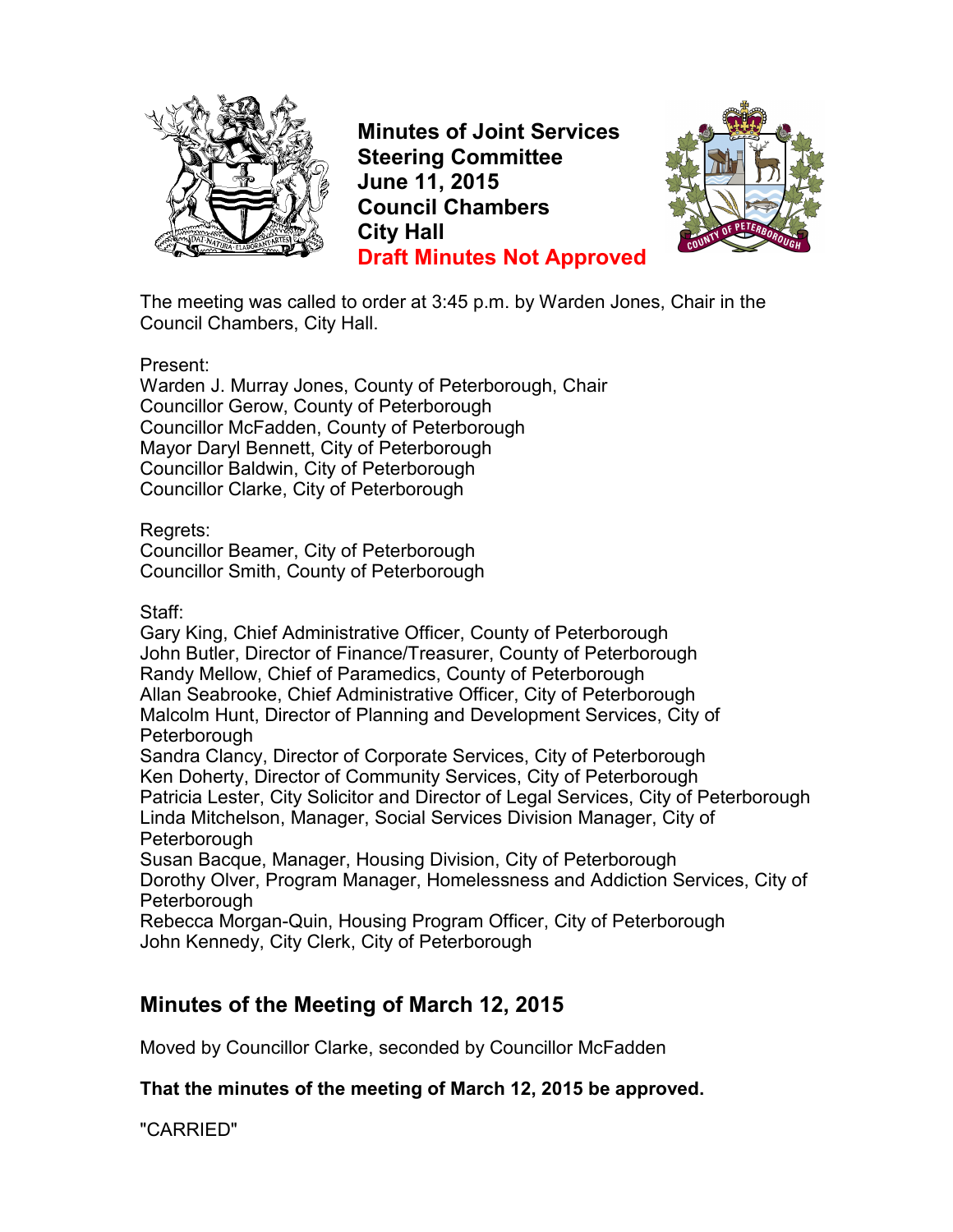## **Joint Services Steering Committee Meeting of Thursday, June 11, 2015 Page 2**

### **Disclosure of Pecuniary Interest**

There were no disclosures of Pecuniary Interest.

### **Minutes for Information**

Moved by Councillor Gerow, seconded by Mayor Bennett

**That the AHAC (Affordable Housing Action Committee) minutes of February 12, March 12 and April 9, 2015 be received for information.** 

"CARRIED"

## **Director of Community Services, City of Peterborough Report CSSSJSSC15-005 Homelessness Programs and Services Update**

Moved by Councillor Clarke, seconded by Councillor Gerow

**That the Joint Services Steering Committee endorse the recommendations outlined in Report CSSSJSSC15-005 dated June 11, 2015, of the Director of Community Services, as follows:** 

- **a) That CMHA-HKPR operate the Lighthouse Community Drop In Centre program from August 1, 2015 to March 31, 2018 at a cost of \$469,877 with a possible two year extension;**
- **b) That St. John's Anglican Church provide space to operate the Lighthouse Community Drop In Centre program from September 2015 to March 31, 2018 at a cost of \$171,100 with a possible two-year extension; and**
- **c) That St. John's Anglican Church operate the Warming Room from November to April in 2015-2016, 2016-2017 and 2017-2018 at a cost of \$180,000 with a possible two-year extension.**

"CARRIED"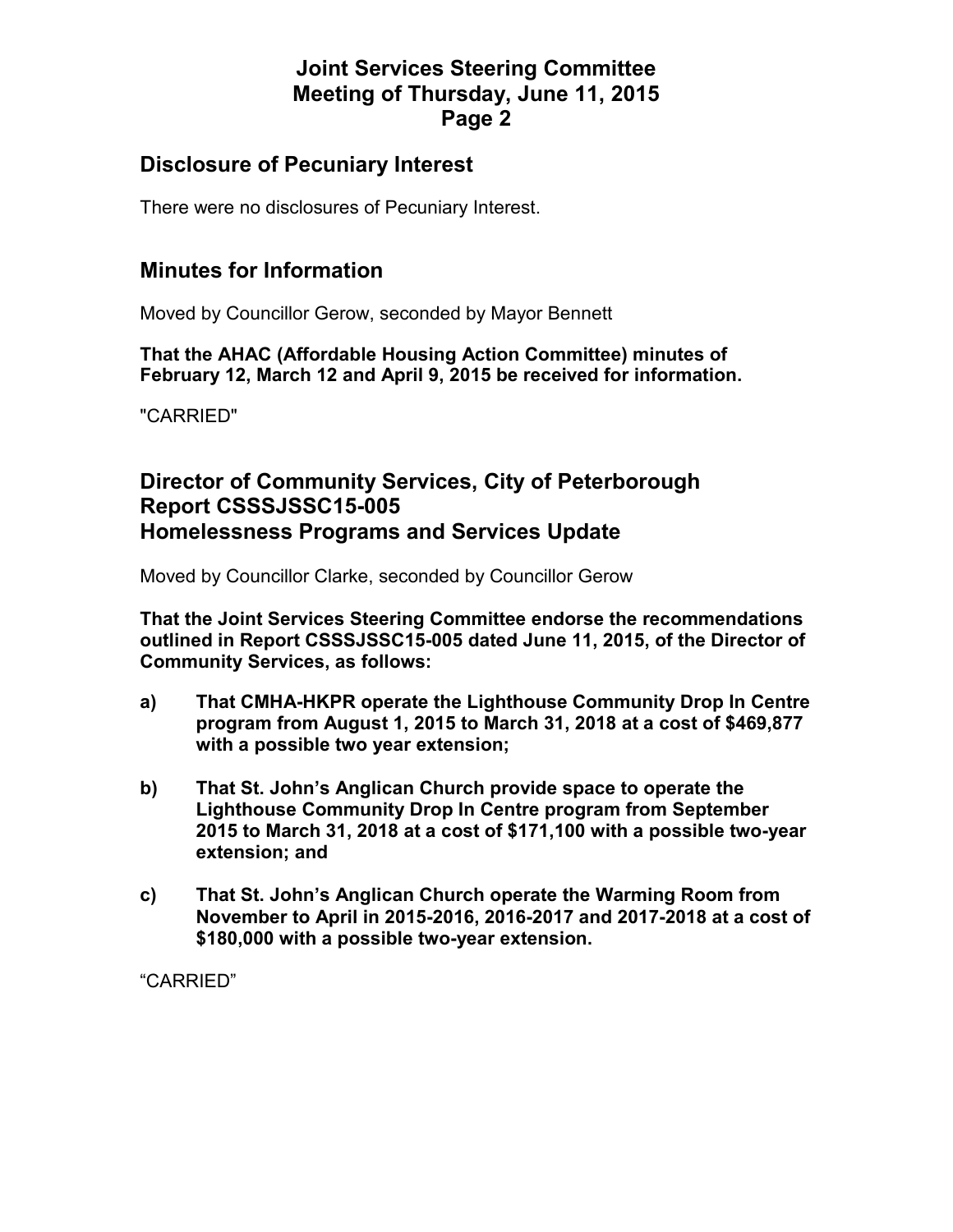### **Joint Services Steering Committee Meeting of Thursday, June 11, 2015 Page 3**

### **Director of Planning and Development Services, City of Peterborough Report PLHDJSSC15-003 Peterborough's 10-year Housing and Homelessness Plan: 2014 Progress Report**

Moved by Councillor Clarke, seconded by Councillor Baldwin

**That Joint Services Steering Committee endorse the recommendations outlined in Report PLHDJSSC15-003 dated June 11, 2015, of the Director of Planning and Development Services, as follows:** 

- **a) That the 10-year Housing and Homelessness Plan 2014 Progress Report presentation be received for information; and**
- **b) That Appendix A, being the 10-year Housing and Homelessness Plan Progress Report 2014, and Appendix B, the 2015 Action Plan be received.**

"CARRIED"

## **Chief of Paramedics, County of Peterborough Peterborough County/City Paramedic (PCCP) Service 10 Year Facility and Resource Master Plan**

Moved by Mayor Bennett, seconded by Councillor McFadden

**That Joint Services Steering Committee receive the report and recommend utilization of reserve funds to enable the issuance of an RFP for a 10 year facility and Resource Master Plan for the Peterborough County/City Paramedic Service in the fall of 2015.** 

"CARRIED"

## **Other Business**

The Mayor acknowledged Warden Jones' upcoming birthday.

## **Next Meeting**

The Chair indicated that the next meeting will be on Thursday, September 10, 2015.